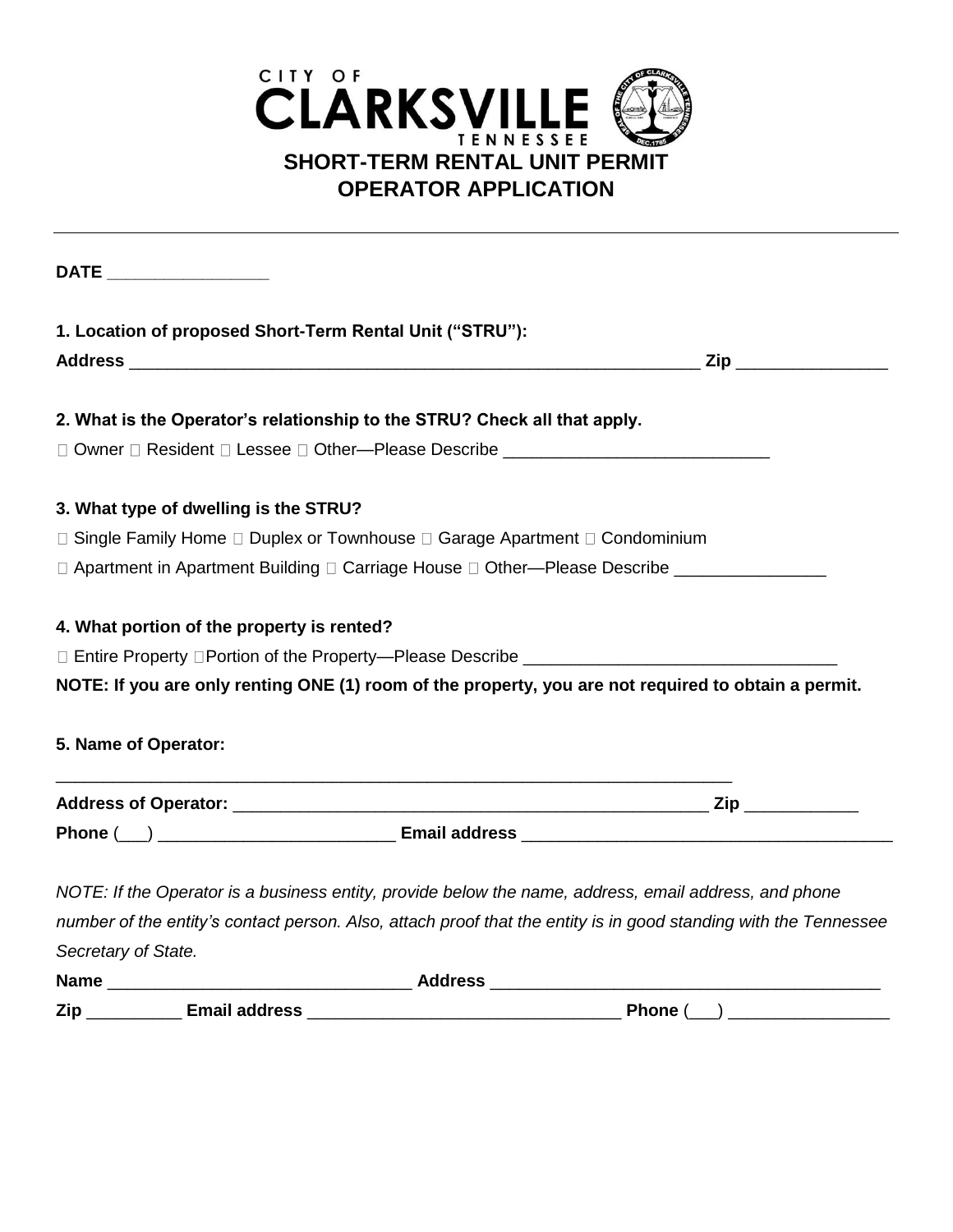

| 6. If the Operator is not the Owner of the property, provide below the name, address, email address, |                                                |                      |  |  |  |
|------------------------------------------------------------------------------------------------------|------------------------------------------------|----------------------|--|--|--|
|                                                                                                      | and phone number of the Owner of the property. |                      |  |  |  |
| <b>Name of Owner</b>                                                                                 |                                                | <b>Address</b>       |  |  |  |
| Zip                                                                                                  | Phone (                                        | <b>Email address</b> |  |  |  |

**7. If the Operator is not the local contact person for the STRU, provide below the name, address, email address, and all telephone numbers of the local contact person.** 

| <b>Name</b>                                        |                              |
|----------------------------------------------------|------------------------------|
|                                                    |                              |
|                                                    | Phone (__) _________________ |
| Alternate Phone (___) ____________________________ |                              |
|                                                    |                              |

**8. Name(s) of hosting platform(s) and internet website(s) where STRU will be advertised:** 

\_\_\_\_\_\_\_\_\_\_\_\_\_\_\_\_\_\_\_\_\_\_\_\_\_\_\_\_\_\_\_\_\_\_\_\_\_\_\_\_\_\_\_\_\_\_\_\_\_\_\_\_\_\_\_\_\_\_\_\_\_\_\_\_\_\_\_\_\_\_\_\_\_\_\_\_\_\_\_\_

\_\_\_\_\_\_\_\_\_\_\_\_\_\_\_\_\_\_\_\_\_\_\_\_\_\_\_\_\_\_\_\_\_\_\_\_\_\_\_\_\_\_\_\_\_\_\_\_\_\_\_\_\_\_\_\_\_\_\_\_\_\_\_\_\_\_\_\_\_\_\_\_\_\_\_\_\_\_\_\_

## **9. ATTACHMENTS**

- **Proof of ownership of the STRU (DEED)**
- **Proof of insurance**
- **Proof of payment of all taxes due**
- **Site plan (using the forms provided in this packet)**
- **Affidavit of Life Safety Compliance (enclosed in this packet)**
- **A City and County Business License (not required if grossing under \$10,000 per year)**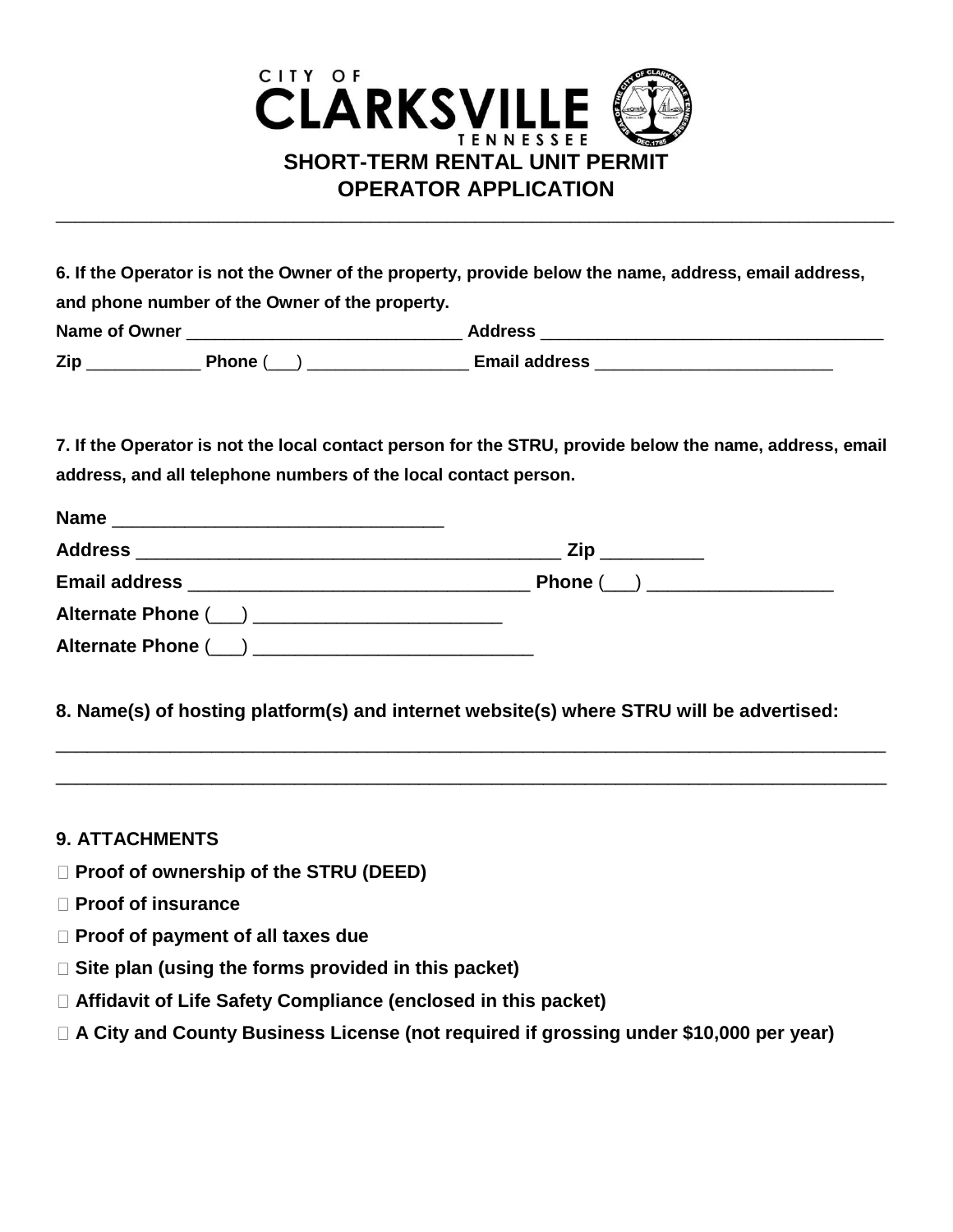

**By signing below:**

**I ACKNOWLEDGE THAT I HAVE READ AND WILL FOLLOW AND COMPLY WITH ALL REGULATIONS OF SECTION 5 CHAPTER 304 FROM ORDINANCE 1-2020-21 PERTAINING TO THE OPERATION OF A SHORT-TERM RENTAL UNIT, THAT I WILL COMPLY WITH AND PAY AS REQUIRED BY LAW ANY HOTEL/MOTEL TAX REQUIREMENTS AS LEVIED OR ASSESSED BY THE CITY, MONTGOMERY COUNTY, AND/OR STATE OF TENNESSEE. I ACKNOWLEDGE I NEED AND HAVE OBTAINED A CITY OF CLARKSVILLE BUSINESS LICENSE.**

**I ACKNOWLEDGE THAT OPERATING THE SHORT-TERM RENTAL UNIT WILL NOT VIOLATE ANY HOMEOWNERS ASSOCIATION AGREEMENT OR BYLAWS, CONDOMINIUM AGREEMENT, COVENANTS, AND/OR RESTRICTIONS, MORTGAGE AGREEMENTS, INSURANCE CONTRACT, OR ANY OTHER CONTRACT OR AGREEMENT GOVERNING AND LIMITING THE USE OF THE PROPOSED SHORT-TERM RENTAL UNIT.**

**I SHALL DEFEND, INDEMNIFY, AND HOLD HARMLESS THE CITY OF CLARKSVILLE AND ITS OFFICERS, REPRESENTATIVES, AND EMPLOYEES FOR ANY AND ALL MATTERS RELATED TO THIS AND THE OPERATION OF THE SHORT-TERM RENTAL UNIT. THE INDEMNIFICATION AND HOLD HARMLESS PROVISIONS STATED HERE SHALL SURVIVE REVOCATION OR EXPIRATION OF THE PERMIT.** 

**I ACKNOWLEDGE THAT THIS AFFIDAVIT IS A "GOVERNMENTAL RECORD" AND IF I MAKE A FALSE ENTRY OR REPRESENTATION IN THIS AFFIDAVIT, THEN I COMMIT A VIOLATION OF TENNESSEE CODE ANNOTATED SECTION 39-16-504. I HAVE CAREFULLY CONSIDERED THE CONTENTS OF THIS AFFIDAVIT BEFORE SIGNING. I AFFIRM THAT THE CONTENTS ARE TRUE, TO THE BEST OF MY KNOWLEDGE.** 

**OPERATOR/APPLICANT** 

\_\_\_\_\_\_\_\_\_\_\_\_\_\_\_\_\_\_\_\_\_\_\_\_\_\_\_\_\_\_\_\_\_\_\_ **Signature** 

\_\_\_\_\_\_\_\_\_\_\_\_\_\_\_\_\_\_\_\_\_\_\_\_\_\_\_\_\_\_\_\_\_\_\_\_

\_\_\_\_\_\_\_\_\_\_\_\_\_\_\_\_\_\_\_\_\_\_\_\_\_\_\_\_\_\_\_\_\_\_\_

\_\_\_\_\_\_\_\_\_\_\_\_\_\_\_\_\_\_\_\_\_\_\_\_\_\_\_\_\_\_\_\_\_

**Print Name**

\_\_\_\_\_\_\_\_\_\_\_\_\_\_ **Date** 

**OWNER (IF NOT OPERATOR/APPLICANT)** 

**Signature** 

**Print Name**

\_\_\_\_\_\_\_\_\_\_\_\_\_\_\_\_\_

**Date**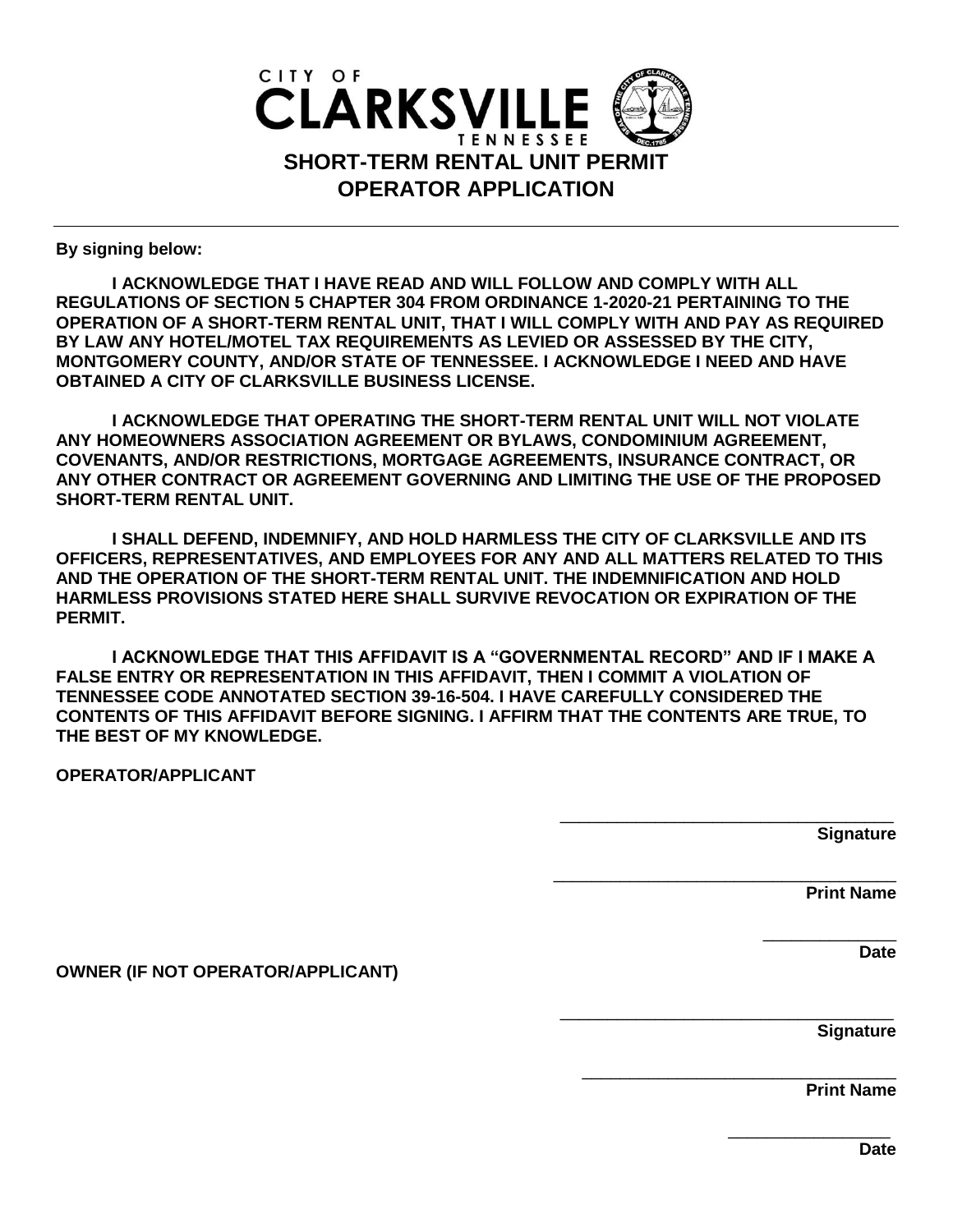

## **LIFE SAFETY COMPLIANCE VERIFICATION FORM**

*The Operator must certify compliance by signing below. All fields are required.*

Verification of number and locations are required for the entire property, even those areas or rooms that are not available for Occupancy as part of the Short-Term Rental Unit. Every smoke and carbon monoxide alarm must function properly with the alarm sounding after pushing the test button. Smoke alarms must meet Underwriters Laboratory (UL) 217 standards and must be installed inside sleeping rooms, outside sleeping rooms in the immediate vicinity of bedrooms, and on each story, including basements. Carbon monoxide alarms must be within 15 feet of the door of all bedrooms. There must be at least one (1) fire extinguisher in the Short-Term Rental Unit.

\_\_\_\_\_\_\_\_\_\_\_\_\_\_\_\_\_\_\_\_\_\_\_\_\_\_\_\_\_\_\_\_\_\_\_\_\_\_\_\_\_\_\_\_\_\_\_\_\_\_\_\_\_\_\_\_\_\_\_\_\_\_\_\_\_\_\_\_\_\_\_\_\_\_\_\_\_\_\_\_\_\_\_\_\_\_\_\_\_\_\_\_\_\_\_\_\_

\_\_\_\_\_\_\_\_\_\_\_\_\_\_\_\_\_\_\_\_\_\_\_\_\_\_\_\_\_\_\_\_\_\_\_\_\_\_\_\_\_\_\_\_\_\_\_\_\_\_\_\_\_\_\_\_\_\_\_\_\_\_\_\_\_\_\_\_\_\_\_\_\_\_\_\_\_\_\_\_\_\_\_\_\_\_\_\_\_\_\_\_\_\_\_\_\_

\_\_\_\_\_\_\_\_\_\_\_\_\_\_\_\_\_\_\_\_\_\_\_\_\_\_\_\_\_\_\_\_\_\_\_\_\_\_\_\_\_\_\_\_\_\_\_\_\_\_\_\_\_\_\_\_\_\_\_\_\_\_\_\_\_\_\_\_\_\_\_\_\_\_\_\_\_\_\_\_\_\_\_\_\_\_\_\_\_\_\_\_\_\_\_\_\_

\_\_\_\_\_\_\_\_\_\_\_\_\_\_\_\_\_\_\_\_\_\_\_\_\_\_\_\_\_\_\_\_\_\_\_\_\_\_\_\_\_\_\_\_\_\_\_\_\_\_\_\_\_\_\_\_\_\_\_\_\_\_\_\_\_\_\_\_\_\_\_\_\_\_\_\_\_\_\_\_\_\_\_\_\_\_\_\_\_\_\_\_\_\_\_\_\_

\_\_\_\_\_\_\_\_\_\_\_\_\_\_\_\_\_\_\_\_\_\_\_\_\_\_\_\_\_\_\_\_\_\_\_\_\_\_\_\_\_\_\_\_\_\_\_\_\_\_\_\_\_\_\_\_\_\_\_\_\_\_\_\_\_\_\_\_\_\_\_\_\_\_\_\_\_\_\_\_\_\_\_\_\_\_\_\_\_\_\_\_\_\_\_\_\_

 $\Box$ 

**Number and location(s) of smoke alarms:** 

**Number and location(s) of carbon monoxide alarms:** 

**Number and location(s) of fire extinguishers:** 

**BY SIGNING BELOW, I AFFIRM THAT THE CONTENTS OF THIS FORM ARE TRUE AND THAT THE EQUIPMENT NOTED ABOVE IS FULLY OPERATIONAL. I ACKNOWLEDGE THAT THE CITY RESERVES THE RIGHT TO VERIFY THE PLACEMENT AND OPERATION OF THE EQUIPMENT BY INSPECTION.** 

*OPERATOR/APPLICANT* \_\_\_\_\_\_\_\_\_\_\_\_\_\_\_\_\_\_\_\_\_\_\_\_\_\_\_\_\_\_\_\_\_\_\_\_

**Signature** 

**Print Name** 

\_\_\_\_\_\_\_\_\_\_\_\_\_\_

\_\_\_\_\_\_\_\_\_\_\_\_\_\_\_\_\_\_\_\_\_\_\_\_\_\_\_\_\_\_\_\_\_\_\_\_

**Date**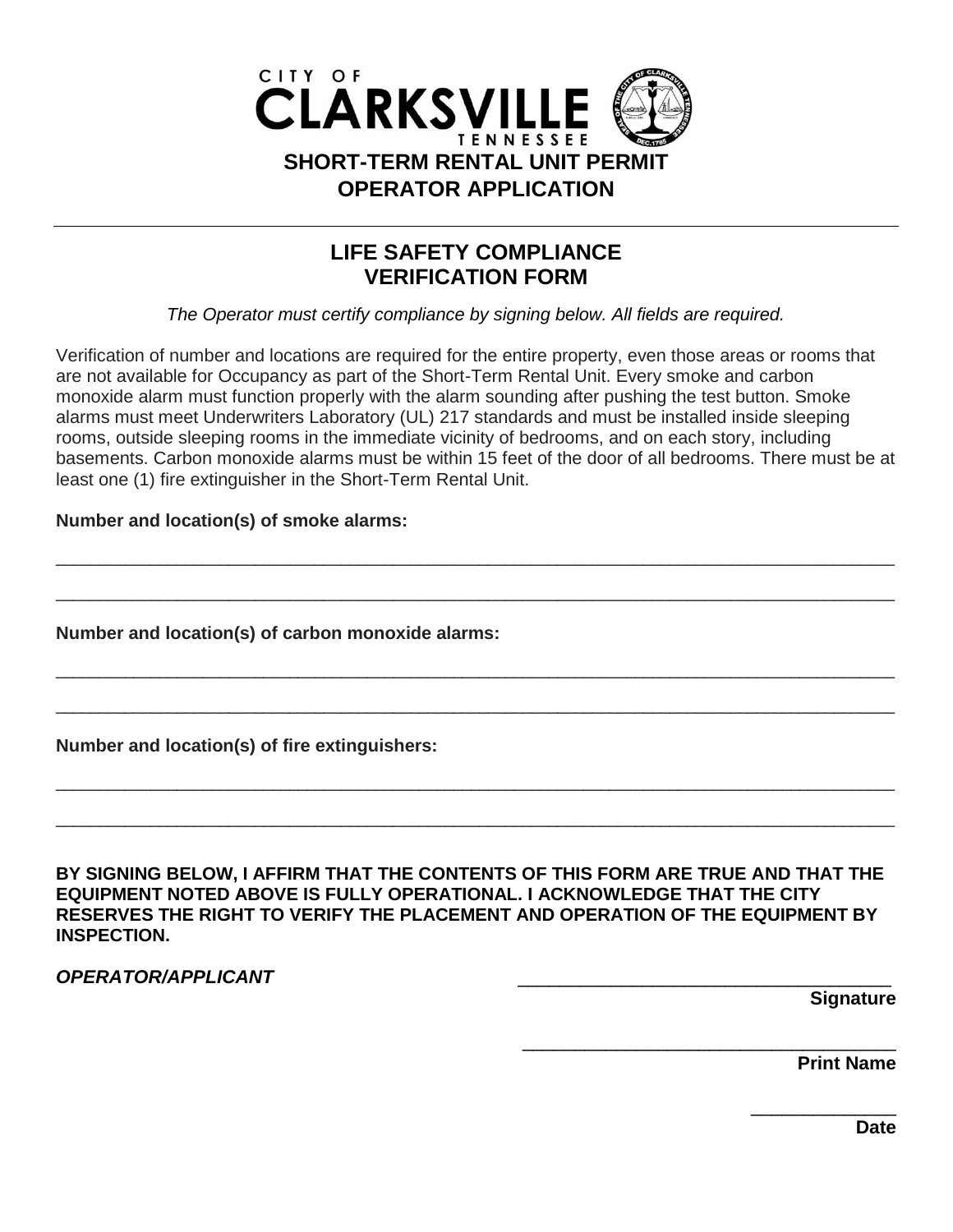

## **SITE PLAN INFORMATION: OVERVIEW**

| Square Footage of the STRU _______________                                                                                                                              |
|-------------------------------------------------------------------------------------------------------------------------------------------------------------------------|
| Number of Bedrooms in STRU _________________                                                                                                                            |
| Number of Bathrooms in STRU _________________                                                                                                                           |
| Number of Bedrooms Listed on Hosting Platform ________________<br>*NOTE: If you are only renting ONE (1) room of the property, you are not required to obtain a permit. |
| Square Footage Listed on Hosting Platform _______________                                                                                                               |
| Number of Floors with Habitable Space __________________                                                                                                                |
| Number of Doors Exiting to Exterior ________________                                                                                                                    |
|                                                                                                                                                                         |

Number of Vehicles Accommodated by Driveway \_\_\_\_\_